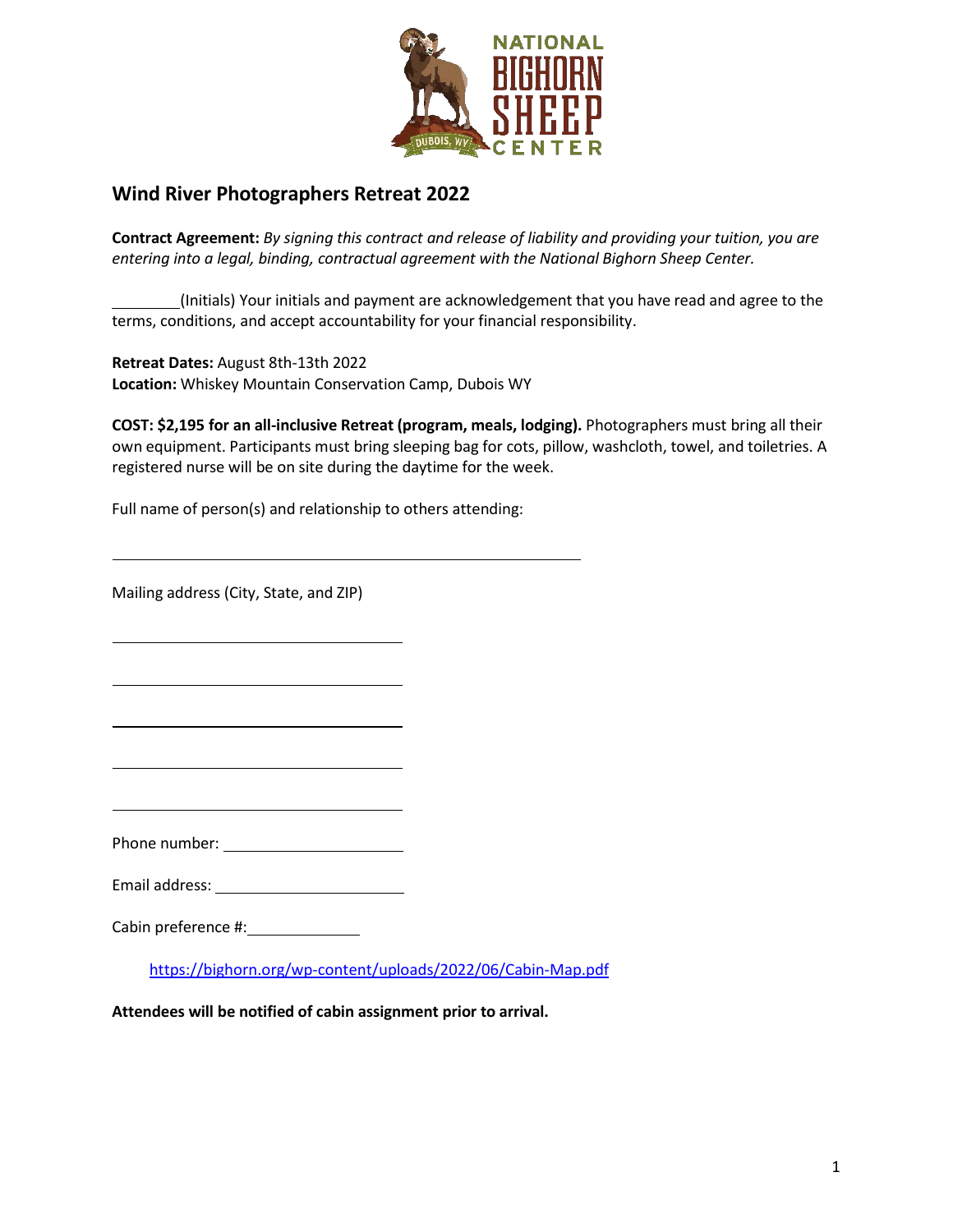### **Registration Schedule:**

Tuition must be paid in full at time of registration, \$2,195. Cancellations before Wednesday June 1<sup>st</sup> 2022 will be charged a non-refundable cancellation fee of \$195, if not transferred to another person.

#### **Cancellation Policy:**

Registration is nonrefundable after Wednesday June  $1<sup>st</sup>$ , 2022. Attendee may avoid cancellation fee and receive a full refund if he/she finds another individual to take his/her place.

#### **Health and Physical Capability Requirements:**

Participants should be in good health, able to step onto and off a vehicle frequently, able to stand in place for up to an hour, and able to walk up to a 1/4 mile at a time with a single camera/lens. Participants will also need to carry their camera bag a short distance a couple of times. If eye-level photographs are desired, participants will need to be able to kneel and get back up to a standing position without the need to grab and hold the fence.

By signing this contract, you attest that you are in good physical health, affirmed by a physician, to partake in such activities.

Please list below any medications and/or allergies/pertinent information related to your participation:

#### **Meals**

Please list below any dietary restrictions and/or food allergies:

#### **COVID-19 Policy**

Retreat attendees and National Bighorn Sheep Center (NBSC) representatives and faculty agree he/she shall comply with all CDC. 2022 contingency plans in the event of a reported case are published by the Wyoming Dept. of Game and Fish. These will be e-mailed to attendees and accessible on our website https://bighorn.org/wind-river-retreat/

 (Initials) Initials are agreement to regular temperature checks and compliance with all COVID-19 related safety protocols